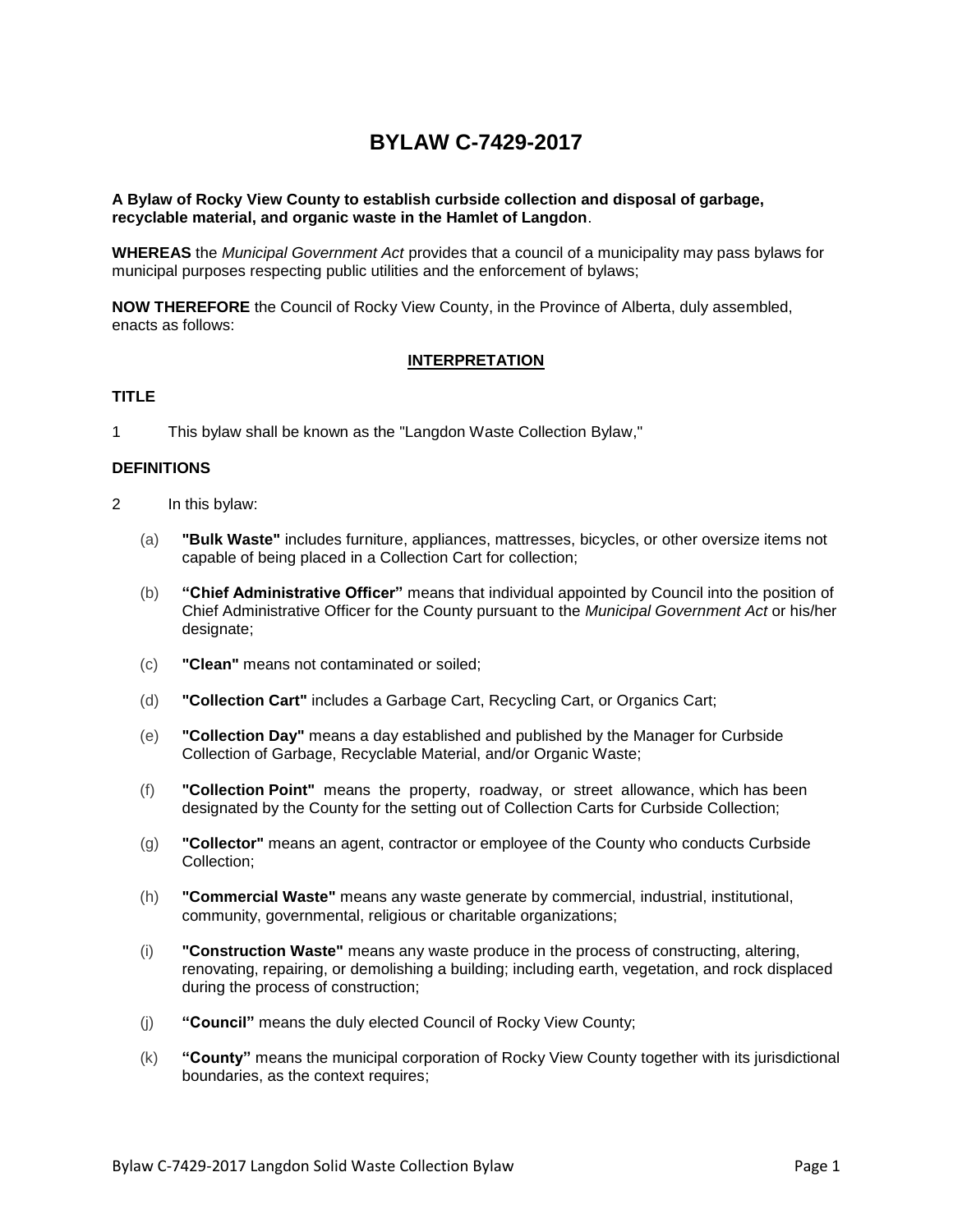- (l) **"Court"** means a Court of competent jurisdiction in the Province of Alberta;
- (m) **"Curbside Collection"** means the system established under this Bylaw by the County for the collection of Garbage, Recyclable Material and Organic Waste within the Hamlet of Langdon;
- (n) **"Customer" or "Customers"** means the Owner or Occupant of Residential Premises located within the Hamlet of Langdon;
- (o) **"Emergency"** means a situation where there is imminent danger or risk to public safety or of serious harm to Property;
- (p) "**Enforcement Officer**" means a member of the Royal Canadian Mounted Police (R.C.M.P), a Peace Officer appointed by the Solicitor General of Alberta in accordance with the *Peace Officers Act* S.A. 2006, c P-3.5, and a Bylaw Enforcement Officer employed by the County in accordance with the **Municipal Government Act**;
- (q) **"Excess Garbage"** means any Garbage generated at a Residential Premises which exceeds the capacity of one Garbage Cart;
- (r) **"Excess Recyclable Material**" means any Recyclable Material generated at a Residential Premises which exceeds the capacity of one Recycling Cart;
- (s) **"Excess Organic Waste"** means any Organic Waste generated at a Residential Premises which exceeds the capacity of one Organics Cart;
- (t) **"Garbage"** means all non-recyclable solid waste generated through ordinary day-to-day activities on Residential Premises;
- (u) **"Garbage Cart"** means the County owned and supplied waste container for the temporary storage of Garbage for Curbside Collection;
- (v) **"Hamlet of Langdon"** means the unincorporated community designated by Council pursuant to the *Municipal Government Act*;
- (w) **"Hazardous Waste"** includes any waste which contains: trichlorophenal, pentachlorophenol, free cyanides or polychlorinated biphenyls; any liquid which contains arsenic, cadmium, chromium, lead, mercury, nickel, selenium or thallium concentrations greater than 99 milligrams per kilogram; any liquid which contains an organic solvent in concentration greater than 999 milligrams per kilogram; any pesticides, herbicides, explosives, quick lime, sewage sludge, septic tank pumpings, petroleum products, combustible liquids, batteries, poisons, acids, caustics; any container used to transport such waste and any other waste which presents an unusual disposal problem for reasons of health or safety;
- (x) **"Holiday"** has the same meaning as in the *Interpretation Act***,** RSA 2000, c 1-8, as amended from time to time;
- (y) **"Injunction Order"** means an injunction order obtained pursuant to section 554 of the *Municipal Government Act*;
- (z) **"Leaf and Yard Waste"** means plant material, leaves, and debris commonly thrown away in the course of maintaining yards and gardens, including grass clippings, tree shrubs, 2 inch diameter branches, excluding noxious weeds, sod, soil, asphalt, dirt, tree limbs, tree trunks, whole shrubs and bushes, or concrete material;
- (aa) **"Liquid Waste"** means any waste, other than Hazardous Waste, having a moisture-content in excess of 30%;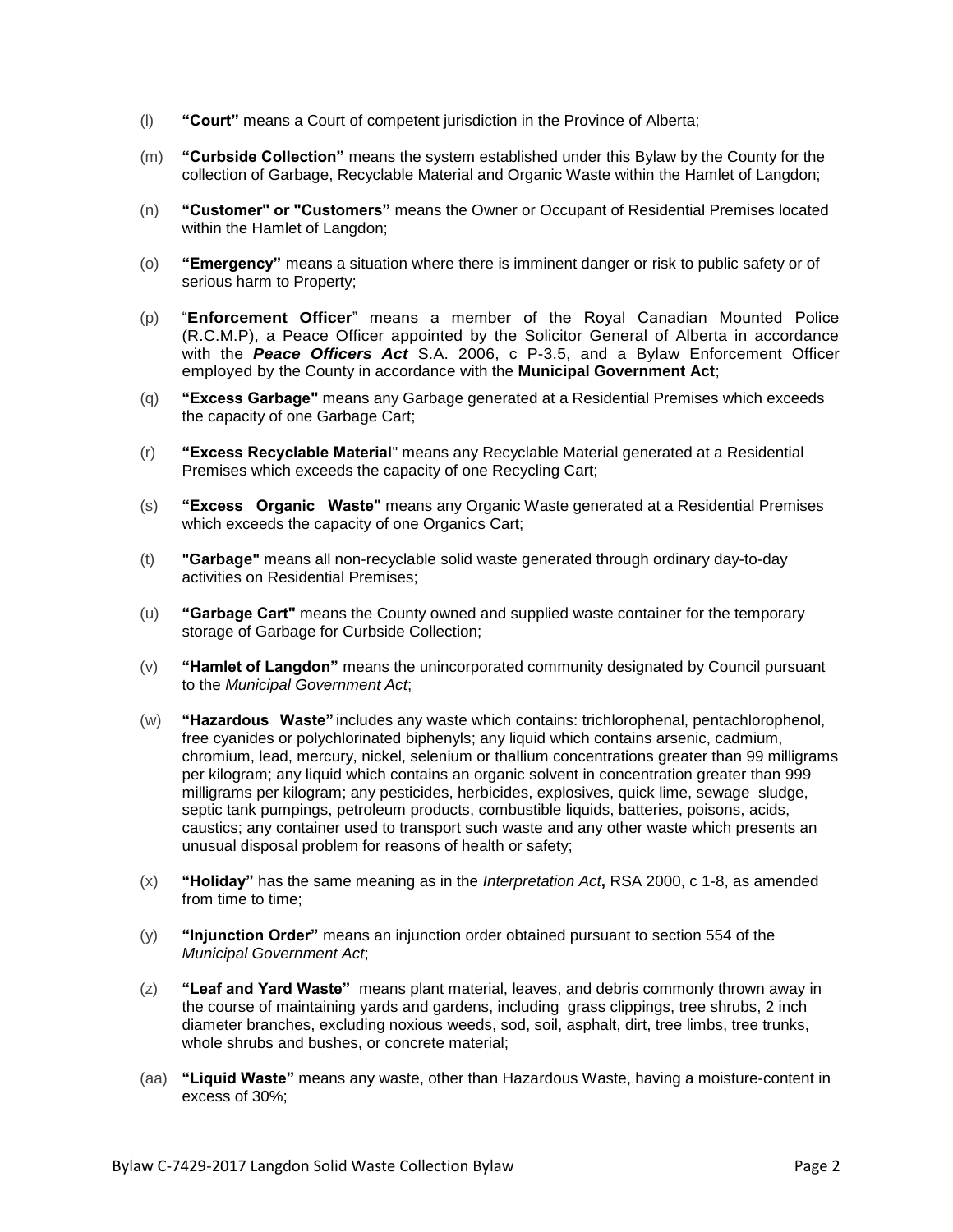- (bb) **"Manager"** means the Chief Administrative Officer of the County or his designate;
- (cc) *"Master Rates Bylaw***"** means Rocky View County Bylaw known as the "Master Rates Bylaw."
- (dd) **"Multiple Family Dwelling"** means any building or group of buildings, including but not limited to apartment buildings and condominiums;
- (ee) **"Municipal Government Act"** means the *Municipal Government Act*, RSA 2000, c M-26, as amended from time to time;
- (ff) **"Noxious weed"** means a plant designated in accordance with the Weed Control Regulation, Alta Reg 19/2010 as a noxious weed and includes the plant's seeds;
- (gg) **"Occupant"** means an individual or other party who occupies or controls Property pursuant to a lease, licence or other agreement with or authorization from the Owner including but not limited to a tenant, lessee and a Person controlling Property under development or construction;
- (hh) **"Order"** means an Order described in Section 545 of the *Municipal Government Act*;
- (ii) **"Organic Waste"** means separated and clean material designated as organic by the Manager;
- (jj) **"Organics Cart"** means the County owned and supplied waste container for the temporary storage of Organic Waste for Curbside Collection;
- (kk) **"Owner"** means the registered owner of real property and includes a purchaser under an agreement for sale of real property;
- (ll) **"Peace Officer"** means any person employed by the County as a Bylaw Enforcement Officer including a Community Peace Officer or any other Person authorized by the County to enforce the provisions of this Bylaw including but not limited to members of the RCMP or other police organizations;
- (mm) **"Person"** means any individual or business entity including a firm, joint venture, proprietorship, association, corporation, organization, partnership, company or society and any other legal entity;
- (nn) **"Property"** means any Land including all buildings, structures, premises, and any personal property located thereupon, located within the County;
- (oo) **"Provincial Offences Procedure Act"** means the *Provincial Offences Procedure Act*, RSA 2000, c P-34, as amended from time to time;
- (pp) **"Reasonable Notice"** means not less than 48 hours except in the case of an Emergency or extraordinary circumstance when no notice needs to be given;
- (qq) **"Recyclables"** and "Recyclable Material" means separated and clean material designated as recyclable by the Manager;
- (rr) **"Recycling Cart"** means the County owned and supplied waste container for the temporary storage of Recyclable Material for Curbside Collection;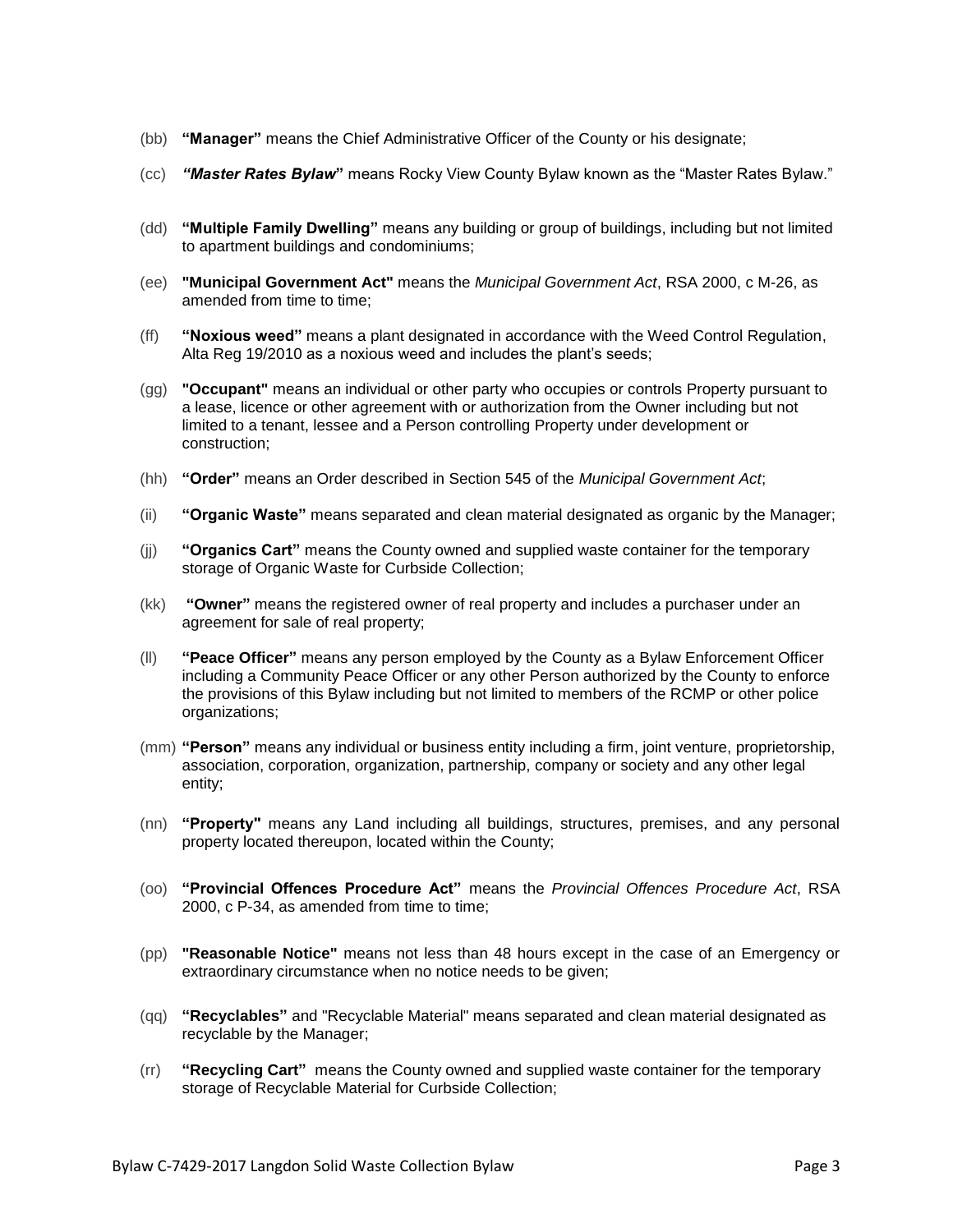- (ss) **"Residential Premises"** includes:
	- (i) any building containing a single family dwelling (single detached dwelling);
	- (ii) a mobile home situated in a mobile home park; and
	- (iii) a semi-detached dwelling including duplexes, town houses, row houses, where each single dwelling unit is deemed to be a Residential Premises;
- (tt) **"Sharps"** means any item having corners, edges, or projections capable of cutting or piercing the skin, including, but not limited to the following: hypodermic needles, syringes, blades, broken glass;
- (uu) **"Transfer Site"** means those locations listed within Schedule "A" which are owned or operated by the County for public waste disposal and recycling; and
- (vv) **"Violation Ticket"** means a violation ticket issued pursuant to Part 2 of the *Provincial Offences Procedure Act*;
- (ww) **"Written Warning"** means a written warning issued pursuant to Section Five of this Bylaw.

# **APPLICATION**

- 3 Nothing in this Bylaw relieves a Person from complying with any provision of any federal or provincial law or regulation, other bylaw, or any requirement of any lawful permit, order or license.
- 4 Any heading or sub-headings in this Bylaw is included for guidance purposes and convenience only, and shall not form part of this Bylaw.
- 5 Specific reference to other bylaws, statutes and regulations are intended to refer to the current laws applicable within the Province of Alberta as at the time this Bylaw is enacted, and as may be amended from time to time, including successor legislation.
- 6 All the schedules attached to this Bylaw shall form a part of this Bylaw.
- 7 This Bylaw is gender-neutral and, accordingly, any reference to one gender includes another.

# **SERVICE**

- 8 The County will provide Curbside Collection to all Customers located within the Hamlet of Langdon at the rates, fees or other charges specified in the Rocky View County, *Master Rates Bylaw*.
- 9 The service established by the County for the Hamlet of Langdon includes:
	- (a) Curbside Collection of Garbage and Recyclable Material and Organic Waste prepared in accordance with this Bylaw;
	- (b) receipt of Excess Recyclable Material at Transfer Sites;
	- (c) receipt of Excess Garbage at Transfer Sites; and
	- (d) receipt of Leaf and Yard Waste at Transfer Sites.
- 10 The County will only collect one Garbage Cart, one Recycling Cart and one Organics Cart from each Residential Premises.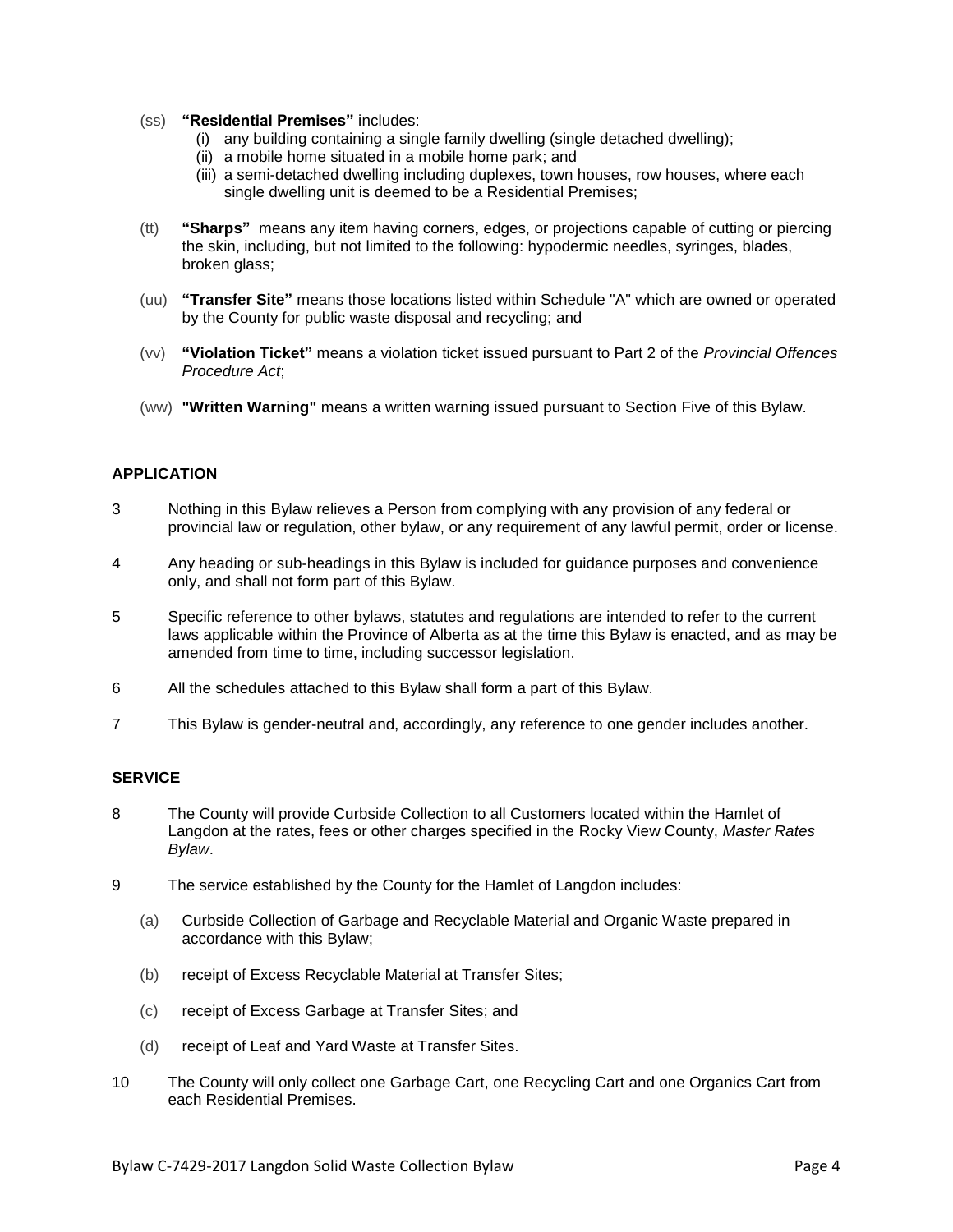- 11 All Customers within the Hamlet of Langdon shall participate in Curbside Collection.
- 12 Owners or Occupiers of Multiple Family Dwellings, commercial buildings, institutions, industrial sites and any buildings other than Residential Premises shall make their own arrangements for the proper removal and disposal of Garbage, Recyclables and other waste materials.
- 13 No Residential Premises is exempt from Curbside Collection.

# **NEW CONSTRUCTION**

14 For any newly constructed Residential Premises within the Hamlet of Langdon, Curbside Collection and the invoicing of applicable fees shall commence when the Owner or Occupant is granted permission to occupy (occupancy permit) under the building permit.

# **CONTRACT CURBSIDE COLLECTION**

- 15 The County may, on request, provide contract Curbside Collection on a fee-for-service basis in the following categories:
	- (a) Residential Premises located outside of the Hamlet of Langdon, but within the municipal boundaries of the County;
	- (b) Multiple Family Dwellings within the municipal boundaries of the County; or
	- (c) Commercial, industrial, or institutional premises within the municipal boundaries of the County.
- 16 The Manager will establish the availability and conditions of service, frequency and method of collection, waste storage, and set-out locations, and fees for contract Curbside Collection provided by the County.

# **COLLECTION CARTS**

- 17 All Residential Premises will be supplied with one Garbage Cart, one Recycling Cart, and one Organics Cart.
- 18 A Collection Cart will be assigned to a specific address within the Hamlet of Langdon at the expense of the Owner.
- 19 Collection Carts are supplied and owned by the County.
- 20 Each Customer shall return a Collection Cart to the County upon request.
- 21 If a Collection Cart is lost, stolen or damaged, the Customer may make a request to the County to repair or replace the Collection Cart, subject to the following:
	- (a) If the damage to the Collection Cart is deemed to be as a result of non-compliance with any part of this Bylaw, the Customer is responsible for the full cost of repair or replacement along with any other applicable fees or charges as set out in Schedule "B";
	- (b) If a Collection Cart is damaged as a result of the Customer's neglect and/or willful damage, the Customer is responsible for any costs incurred as a result of the damage as set out in Schedule "B";
	- (c) If a Collection Cart is lost or stolen, the Customer is responsible for the full cost of repair or replacement along with any other applicable fees or charges as set out in Schedule "B"; and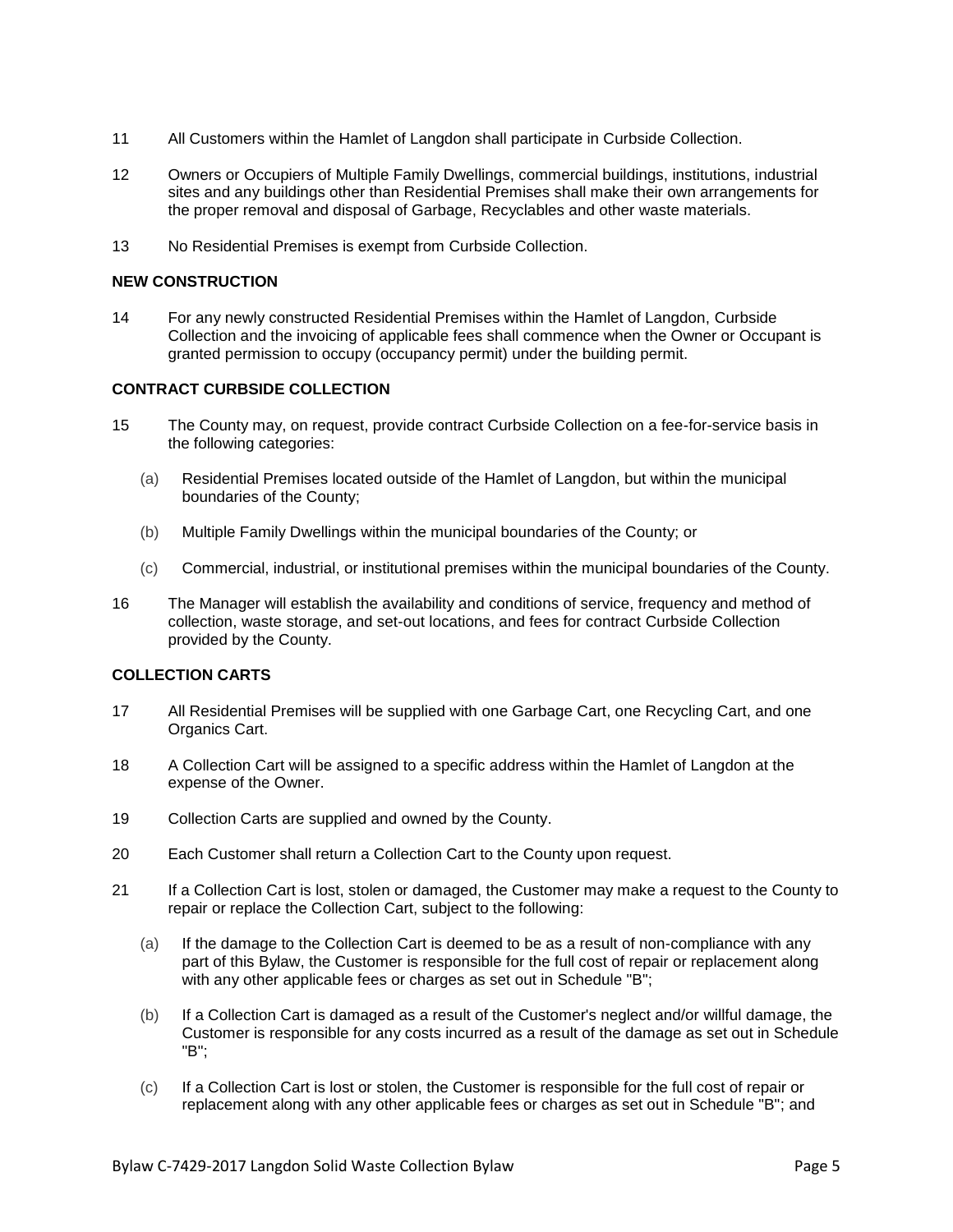- (d) The Manager will have final discretion on any matters under this section.
- 22 It is an offence to alter or modify a Collection Cart for the purpose of changing the intended use of the Collection Cart without the written consent of the County.

### **COLLECTION SCHEDULES**

- 23 Curbside Collection will occur in accordance with the schedule established by the Manager.
- 24 There will be no regularly scheduled Curbside Collection on Sundays or Holidays;
- 25 Curbside Collection for those residences whose scheduled date falls on a Holiday will be assigned an alternate day.
- 26 Despite the schedule of days for Curbside Collection, the Manager may make alternate collection arrangements where weather conditions or other circumstances will not permit collection on the day or days scheduled.

### **USE AND PLACEMENT OF COLLECTION CARTS**

- 27 Every Customer shall ensure that:
	- (a) Garbage is stored in the Garbage Cart;
	- (b) Recyclable Material is stored in the Recyclable Cart; and
	- (c) Organic Waste is stored in the Organics Cart.
- 28 Every Customer shall ensure that a Collection Cart:
	- (a) is not filled higher than the upper rim or in a manner which prevents full closure of the Collection Cart lid;
	- (b) does not have its contents compressed in such a manner that it inhibits the Garbage or Recyclable Material or Organic Waste from falling freely from the Collection Cart during the regular tipping process; and
	- (c) does not contain any material which might adhere to the inside of the Collection Cart, such material to be separately wrapped prior to being placed in the Collection Cart.
- 29 It is an offence to set out for collection any Garbage or Recyclable Material or Organic Waste that is not generated by the Residential Premises to which the Collection Cart was assigned.
- 30 All Collection Carts set out for collection, subject to the Manager's discretion, shall:
	- (a) be placed in a manner such that automated collection may occur without a Collector being required to manually move the Collection Carts in order to allow pick up;
	- (b) be placed in a manner such that the front of the Collection Cart is facing the street or alley/lane;
	- (c) where any Residential Premises is served by an alley/lane, be placed adjacent to the alley and, or, lane with clearances of at least 30 centimeters to the rear, 30 centimeters between the carts and one meter from any obstacles such as motor vehicles or utility boxes;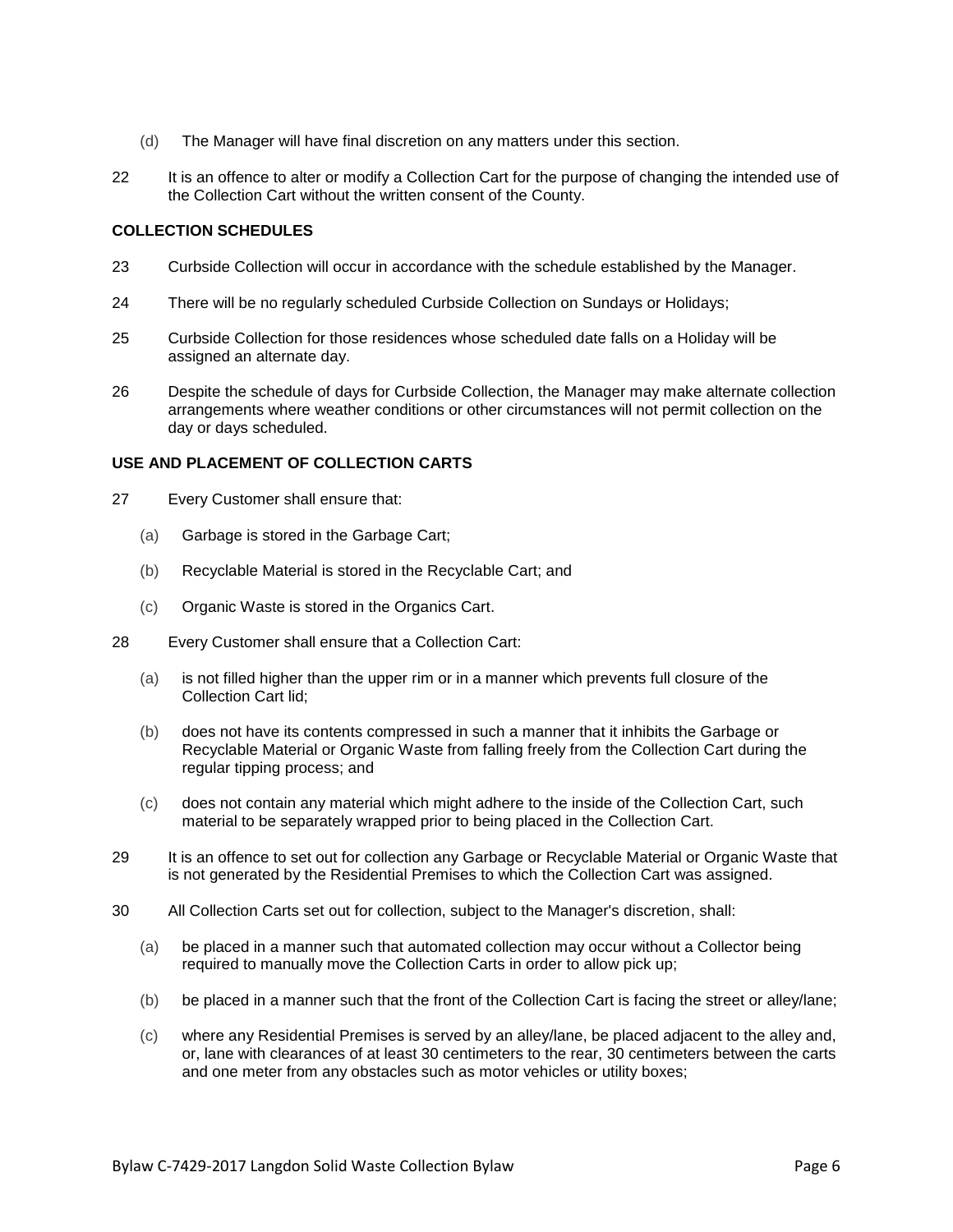- (d) in cases where no alley or lane exists, be placed for collection along the roadway at the edge of the curb with clearances of at least 30 centimeters to the rear, 30 centimeters between the Collection Carts and one meter clearance from any obstacles such as motor vehicles or utility boxes;
- (e) not be placed on a sidewalk, roadway or on the travelled portion of a roadway so as to interfere in any way with vehicle or pedestrian traffic;
- (f) be placed on a level surface not more than 150 mm above the road elevation;
- (g) be placed for collection in a manner such that the Collection Cart cannot easily be tipped over; and
- (h) be maintained in good repair and in a reasonably clean and sanitary condition.
- 31 All Garbage, Recyclable Material, and Organic Waste set out for collection remains the property of the Person placing the Garbage and Recyclable Material and Organic Waste for collection until accepted by the County at the time of collection.
- 32 All Garbage, Recyclable Material, and Organic Waste set out for collection shall be placed in Collection Carts at a Collection Point before 7:00 a.m. on the designated Collection Day.
- 33 Customers shall not place Collection Carts at the Collection Point any earlier than 6:00 p.m. the day prior to the designated Collection Day.
- 34 Customers shall remove empty Collection Carts from the Collection Point within 18 hours of collection.
- 35 Collection Carts shall be stored on the premises to which the Collection Cart is assigned and shall not encroach upon or project over any street, lane or public place except when placed on such street or lane for the purpose of collection.
- 36 Collection Carts shall be stored with the lid closed in order to reduce odours, to prevent litter, and to prevent water accumulation in the cart.
- 37 Customers shall make the Collection Cart available to the Municipality or its contractors or agents within a reasonable time frame upon request for inspection or repair purposes.

#### **PREPARATION OF GARBAGE FOR COLLECTION**

- 38 No wet Garbage intended for collection shall be placed in the Garbage Cart unless it is drained of excess moisture.
- 39 Garbage must be bagged prior to deposit into the Garbage Cart.

# **PREPARATION OF RECYCLABLE MATERIAL FOR COLLECTION**

- 40 No wet Recyclable Material shall be placed in the Recycling Cart unless it is drained of excess moisture.
- 41 All Recyclable Material set out for collection shall be:
	- (a) Clean; and
	- (b) placed loosely into the Recycling Cart without bagging or bundling.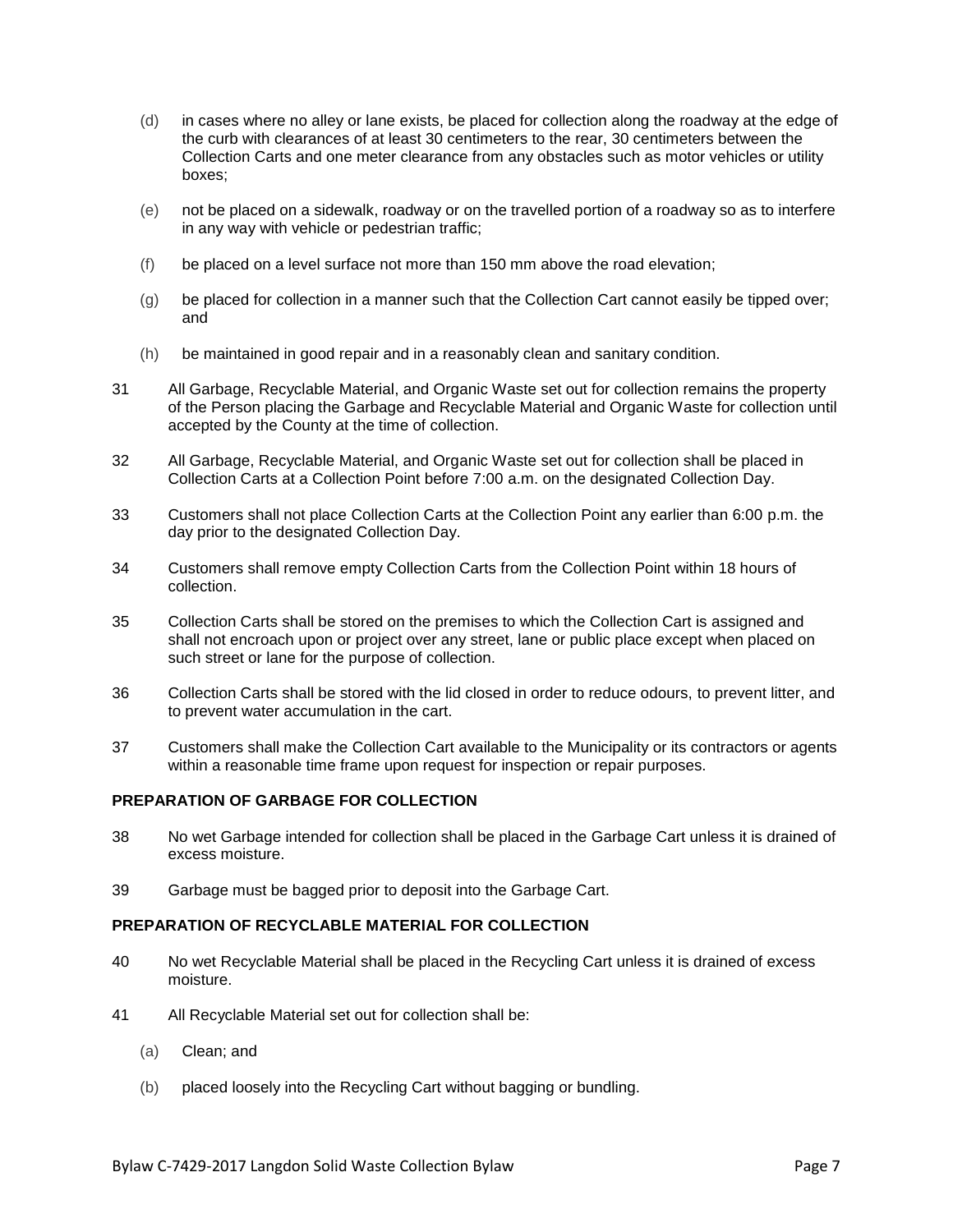42 Despite Section 40, bagging of Recyclable Material is permitted for the preparation of plastic bags, plastic wrap, and shredded paper.

# **PREPARATION OF ORGANIC WASTE FOR COLLECTION**

- 43 Organic Waste shall be placed in the Organics Cart and be drained of excess moisture.
- 44 All Organic Waste set out for collection shall be:
	- (a) Clean; and
	- (b) Compostable bags may be used.

### **EXCESS GARBAGE, RECYCLABLE AND ORGANIC MATERIAL**

- 45 It is the responsibility of the Customer to dispose of Excess Garbage at a Transfer Site.
- 46 It is the responsibility of the Customer to dispose of Excess Recyclable Material at a Transfer Site.
- 47 It is the responsibility of the Customer to dispose of Excess Organic Waste at a Transfer Site.

# **PROHIBITED GARBAGE AND RECYCLABLES**

- 48 No Person shall include any of the following materials in a Garbage Cart or Recycling Cart:
	- (a) Hazardous Waste;
	- (b) Bulk Waste;
	- (c) Sharps unless properly contained in a puncture resistant receptacle or packaging before being placed in a Garbage Cart;
	- (d) garbage generated by any Multiple Family Dwelling;
	- (e) flammable, combustible or oxidizing materials;
	- (f) materials that are on fire or above a temperature of  $65^{\circ}$ C;
	- (g) explosive substances, objects or mechanisms;
	- (h) ashes which are not properly quenched;
	- (i) oil, oil filters, or oil containers;
	- (j) trees, tree stumps, logs, land-clearing debris, timbers and fence posts; sod, soil, asphalt, dirt, tree limbs, tree trunks, whole shrubs and bushes, or concrete material;
	- (k) Construction Waste;
	- (l) motor vehicle parts and farm implements;
	- (m) Commercial Waste;
	- (n) Liquid Waste;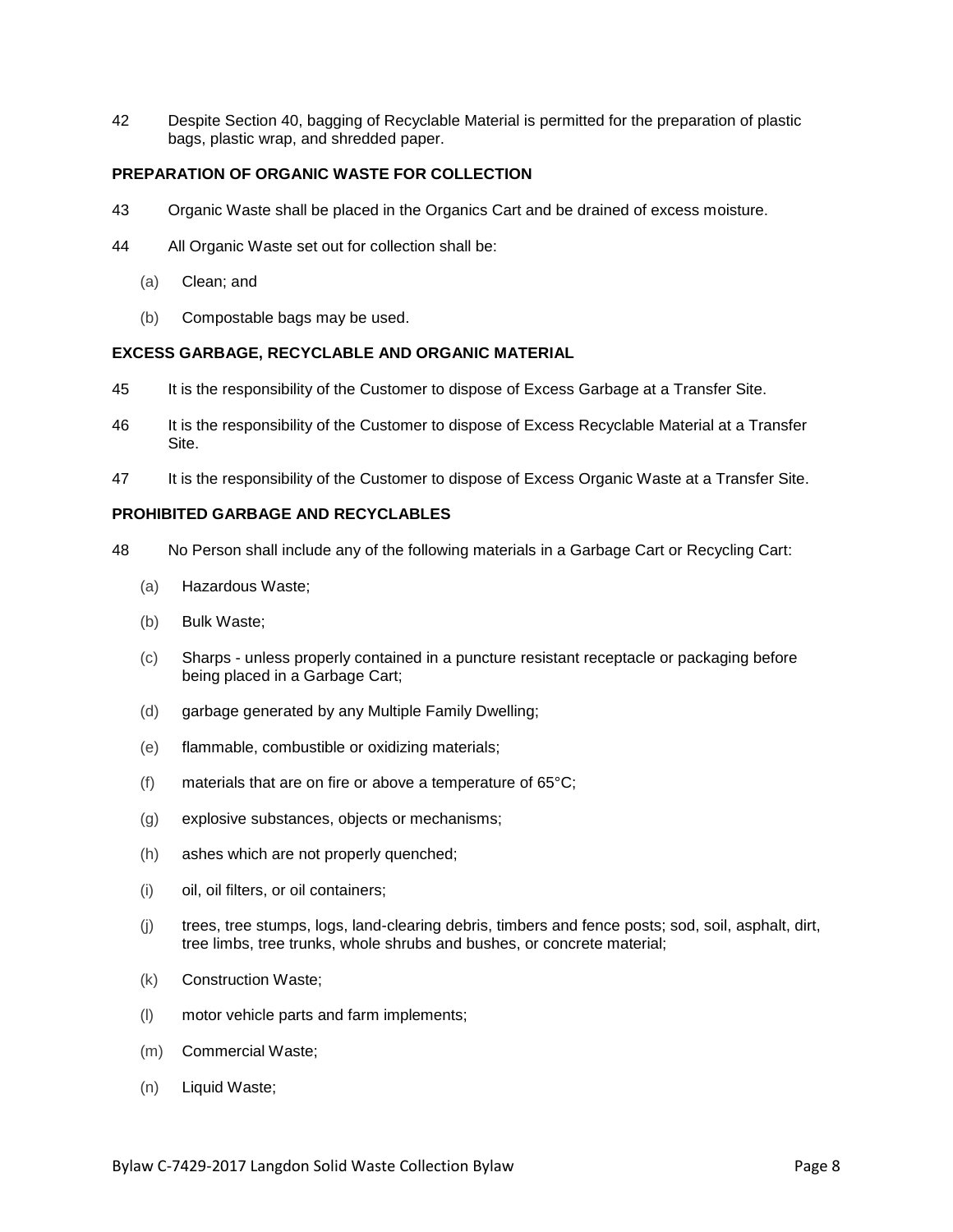- (o) waste materials not identified as acceptable for landfilling pursuant to any permit or certificate issued by Alberta Environment;
- (p) any waste that exceeds the capacity of the Collection Cart or prevents the lid from closing;
- (q) luminescent gas filled electric discharge tubes or florescent tubes;
- (r) any material that is designated by Alberta Recycling Management Authority; or
- (s) any material that is designated/banned by regional landfills;
- (t) Recyclable Material contaminated with food residue or liquids; or
- (u) Prohibited noxious weeds as listed under the *Weed Control Regulation*;

### **PROHIBITED MATERIALS IN ORGANICS CART**

- 49 No Person shall include any of the following materials in an Organics Cart:
	- (a) Hazardous Waste;
	- (b) Bulk Waste;
	- (c) Sharps unless properly contained in a puncture resistant receptacle or packaging before being placed in a Garbage Cart;
	- (d) garbage generated by any Multiple Family Dwelling;
	- (e) flammable, combustible or oxidizing materials;
	- (f) materials that are on fire or above a temperature of 65°C;
	- (g) explosive substances, objects or mechanisms;
	- (h) ashes which are not properly quenched;
	- (i) oil, oil filters, or oil containers;
	- (j) trees, tree stumps, logs, land-clearing debris, timbers and fence posts; sod, soil, asphalt, dirt, tree limbs, tree trunks, whole shrubs and bushes, or concrete material;
	- (k) Construction Waste;
	- (l) motor vehicle parts and farm implements;
	- (m) Commercial Waste;
	- (n) Liquid Waste;
	- (o) waste materials not identified as acceptable for landfilling pursuant to any permit or certificate issued by Alberta Environment;
	- (p) any waste that exceeds the capacity of the Collection Cart or prevents the lid from closing;
	- (q) luminescent gas filled electric discharge tubes or florescent tubes;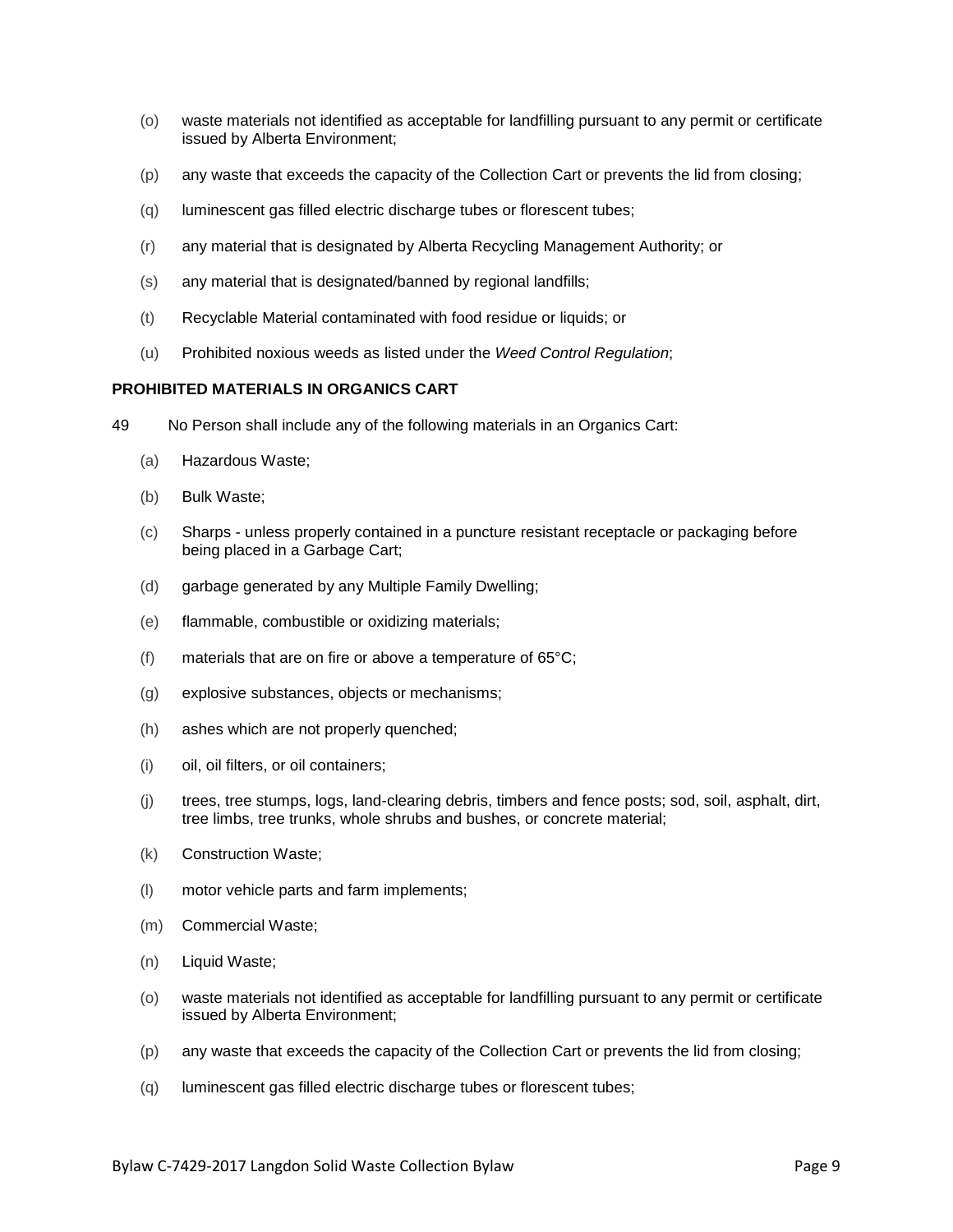- (r) any material that is designated by Alberta Recycling Management Authority; or
- (s) any material that is designated/banned by regional landfills; and
- (t) Recyclable Material contaminated with food residue or liquids.
- (u) Prohibited noxious and noxious weeds in Alberta as listed in the *Weed Control Regulation*;
- (v) Pet Waste; or
- (w) Diapers.

### **RIGHT TO REFUSE GARBAGE, RECYCLABLE MATERIAL AND ORGANIC WASTE**

- 50 A Collector shall not be required to remove or empty a Collection Cart:
	- (a) containing any prohibited materials as outlined in Sections 46 and 47;
	- (b) filled higher than the Collection Cart's upper rim causing the lid to not fully close;
	- (c) from any location other than the Collection Point; or
	- (d) if the Collection Cart is not placed according to the standards specified in this Bylaw.
- 51 The Collector or Manager may refuse to accept any material which, in the opinion of the Collector or Manager, is unreasonable, contravenes any federal, provincial or county regulation or guideline for waste disposal or which poses a danger or potential danger to human life, animals or the environment.

#### **SCAVENGING**

- 52 No Person shall place Garbage, Recyclable Material, or Organic Waste in the Collection Cart of another Person without the other Person's consent.
- 53 No Person other than an authorized Collector or the Person placing Garbage, Recyclable Material, or Organic Waste in a Collection Cart shall interfere with, disturb, or remove the contents of a Collection Cart set out for collection.

#### **RIGHTS OF SUSPENSION**

54 The Manager may suspend Curbside Collection from any Residential Premises for noncompliance with this Bylaw, whether the non-compliance has been prosecuted or not.

# **RIGHT OF ENTRY**

55 A Peace Officer may enter at all reasonable times upon any property subject to the provisions of this Bylaw for the purposes of ascertaining whether the regulations, directions or provisions contained in this Bylaw are being obeyed.

# **FEES AND BILLING**

56 Every Customer is required to pay the applicable fees for Curbside Collection as set out in the *Master Rates Bylaw*.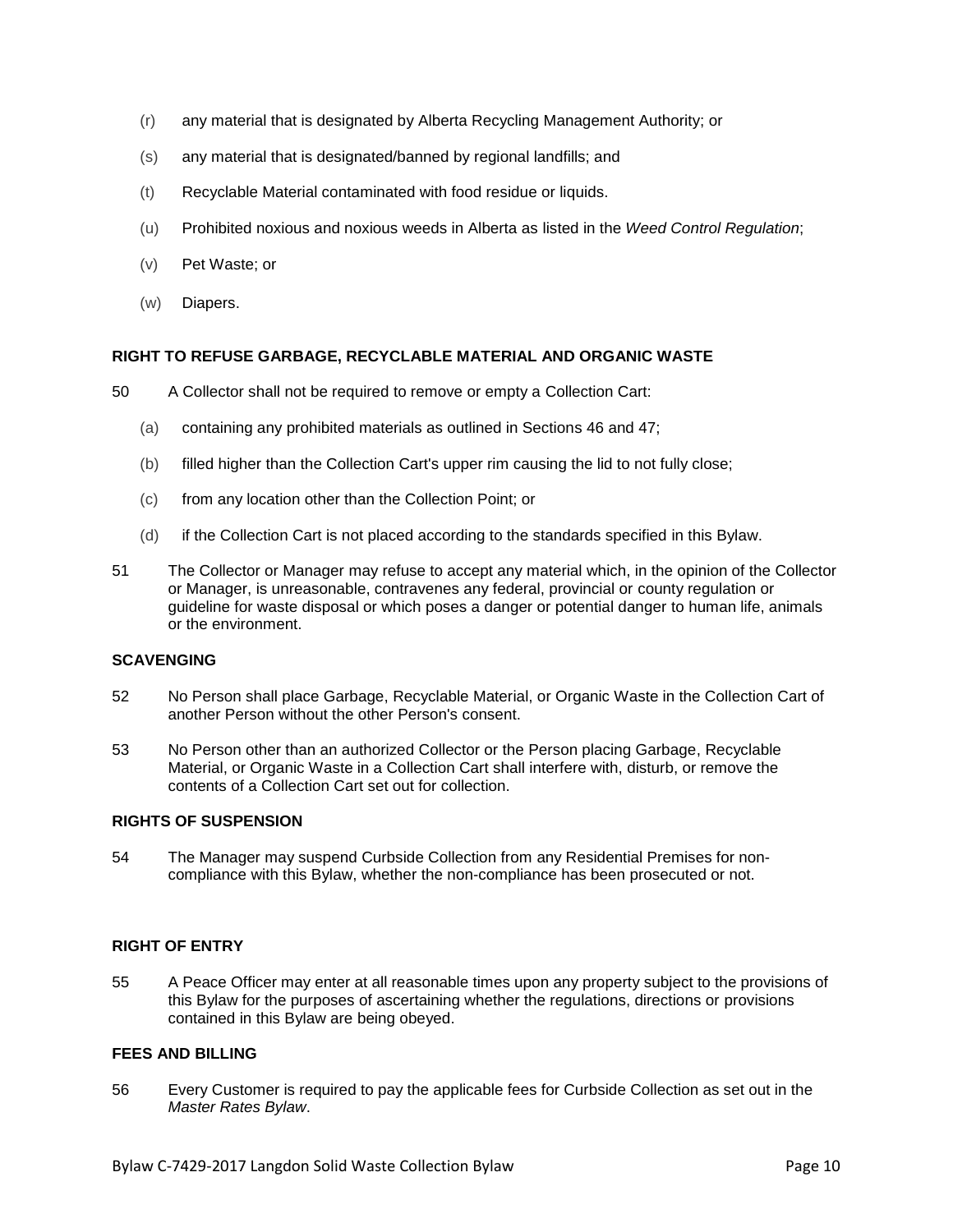- 57 Any fees not received within 30 days of the billing date are considered to be outstanding accounts, and may be assessed a late payment penalty pursuant to the *Master Rates Bylaw*.
- 58 The Owner is responsible for the payment of all accounts in arrears.
- 59 Outstanding charges will be transferred to the Owner's property tax account.

#### **PROHIBITIONS**

- 60 No Owner or Occupier of real property in the Hamlet of Langdon shall cause, allow or permit any Garbage, Recyclable Material, Organic Waste, rubbish, refuse or other noxious, offensive, unwholesome or discarded matter to collect, accumulate or remain on the premises, unless it is securely contained in a County approved waste container/receptacle equipped with a close-fitting lid or cover.
- 61 No Person shall deliver, place or dump, or cause or allow delivering, placing or dumping, any Garbage, Recyclable Material, or Organic Waste refuse or other noxious, offensive, unwholesome or discarded matter anywhere in the County other than at a County Transfer Site, in the proper manner.

#### **ENFORCEMENT**

#### **General**

- 62 For the purpose of Sections 542 of the *Municipal Government Act*, the Manager and Enforcement Officers are designated officers for the purposes of carrying out inspections, remedial actions and enforcement.
- 63 The Manager may enforce the provisions of this Bylaw by taking any or all of the following enforcement actions:
	- (a) Issuing a Written Warning,
	- (b) Issuing a Remedial Order,
	- (c) Obtaining an Injunction Order, and
	- (d) Any other lawful and authorized action to enforce compliance.
- 64 An Enforcement Officer may enforce the provisions of this Bylaw by taking any or all of the following enforcement actions:
	- (a) Issuing a Written Warning,
	- (b) Issuing a Violation Ticket,
	- (c) Obtaining an Injunction Order, and
	- (d) Any other lawful and authorized action to enforce compliance.
- 65 Nothing within this Bylaw shall limit or prevent the County from issuing a Remedial Order in lieu of or in addition to issuing a Violation Ticket or taking any other enforcement action.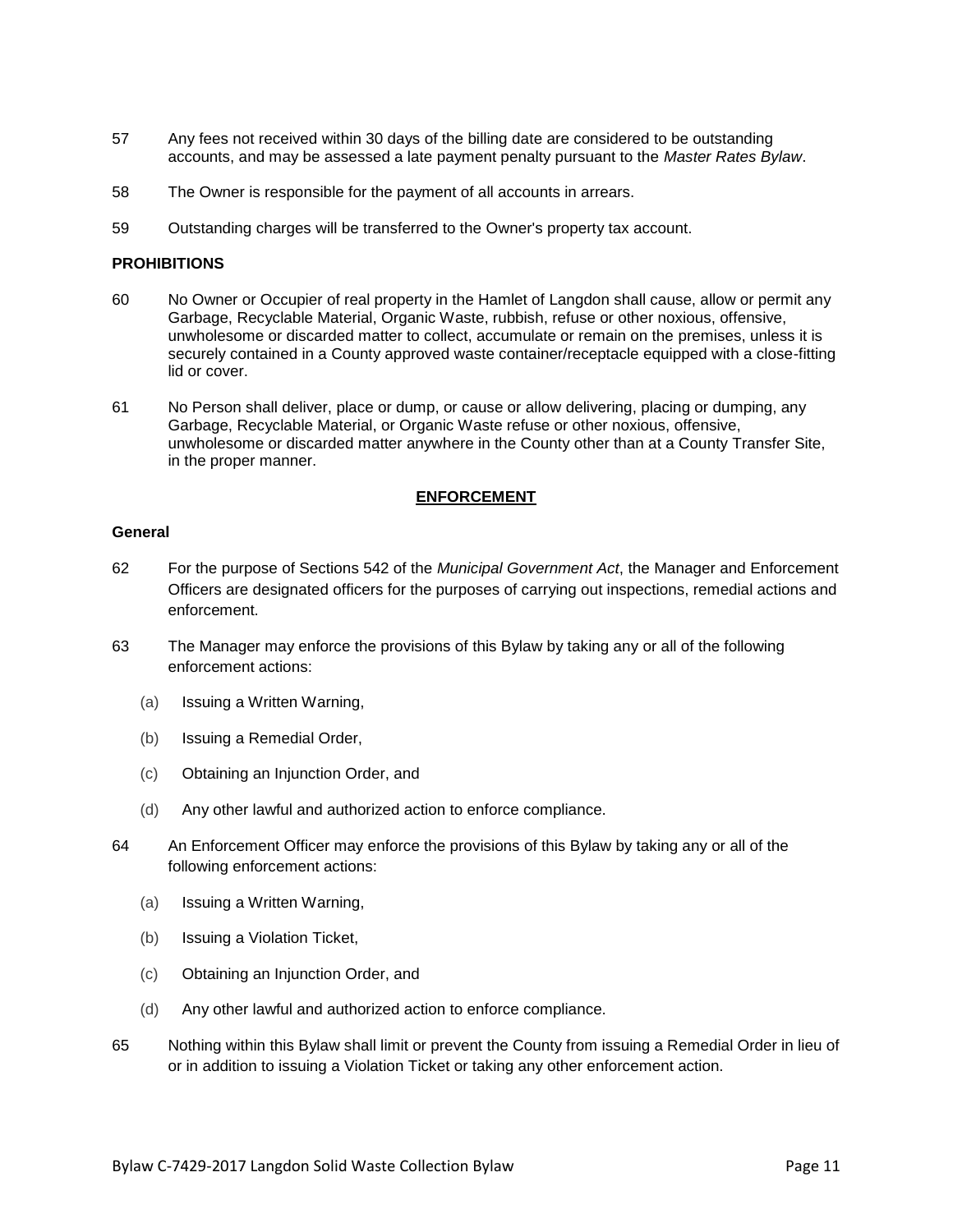### **Right of Entry: Inspections, Remedial and Enforcement Action**

- 66 After providing Reasonable Notice to the Owner or Occupant of Land or a Building in accordance with Section 542 of the *Municipal Government Act*, the Manager or Enforcement Officer may enter into or onto any Land or Building at a Reasonable Time for the purpose of determining if the requirements of this Bylaw is being complied with or for the purpose of carrying out remedial or enforcement action authorized by this Bylaw, the *Municipal Government Act* or an Injunction Order.
- 67 Notwithstanding Section 63, in an Emergency or extraordinary circumstance, the Manager or Enforcement Officer does not need to provide Reasonable Notice to the Owner or Occupant and the Manager or Enforcement Officer may enter upon or into Land or a Building without the consent of the Owner or Occupant at any time.
- 68 No Person shall prevent or obstruct the Manager or Enforcement Officer from carrying out any official duty pursuant to this Bylaw.
- 69 If a Person prevents, obstructs or interferes with the Manager or Enforcement Officer carrying out any official duty under this Bylaw or if a person refuses to produce anything to assist the Manager or Enforcement Officer in the inspection, remedial action or enforcement action, then the County may apply to the Court of Queen's Bench for an order pursuant to Section 543 of the *Municipal Government Act*.

### **Written Warning**

- 70 Where the Manager or Enforcement Officer determines that Property or the use of Property is in contravention of this Bylaw, they may issue a Written Warning to the Owner and/or Occupant of the Property. The Written Warning shall:
	- (a) Describe the subject Property by municipal address or location and/or legal description,
	- (b) State the nature of the contravention,
	- (c) State what remedial measures or action must be taken in order to remedy the contravention,
	- (d) State a time within which the Owner and/or Occupant must complete the remedial measures or action which, unless the matter poses a safety risk to life or property, must not be less than seven days from the date of delivery of the Written Warning,
	- (e) Advise that if the Written Warning is not adhered to, the County may undertake further enforcement measures pursuant to this Bylaw and the *Municipal Government Act*.

#### **Remedial Order**

- 71 Where the Manager determines that a Property or use of Property is in contravention of this Bylaw, they may issue a Remedial Order to any or all of the Owner and/or Occupant of the Property. The Remedial Order shall:
	- (a) Describe the subject Property by municipal address or location and/or legal description,
	- (b) State the nature of the Bylaw contravention,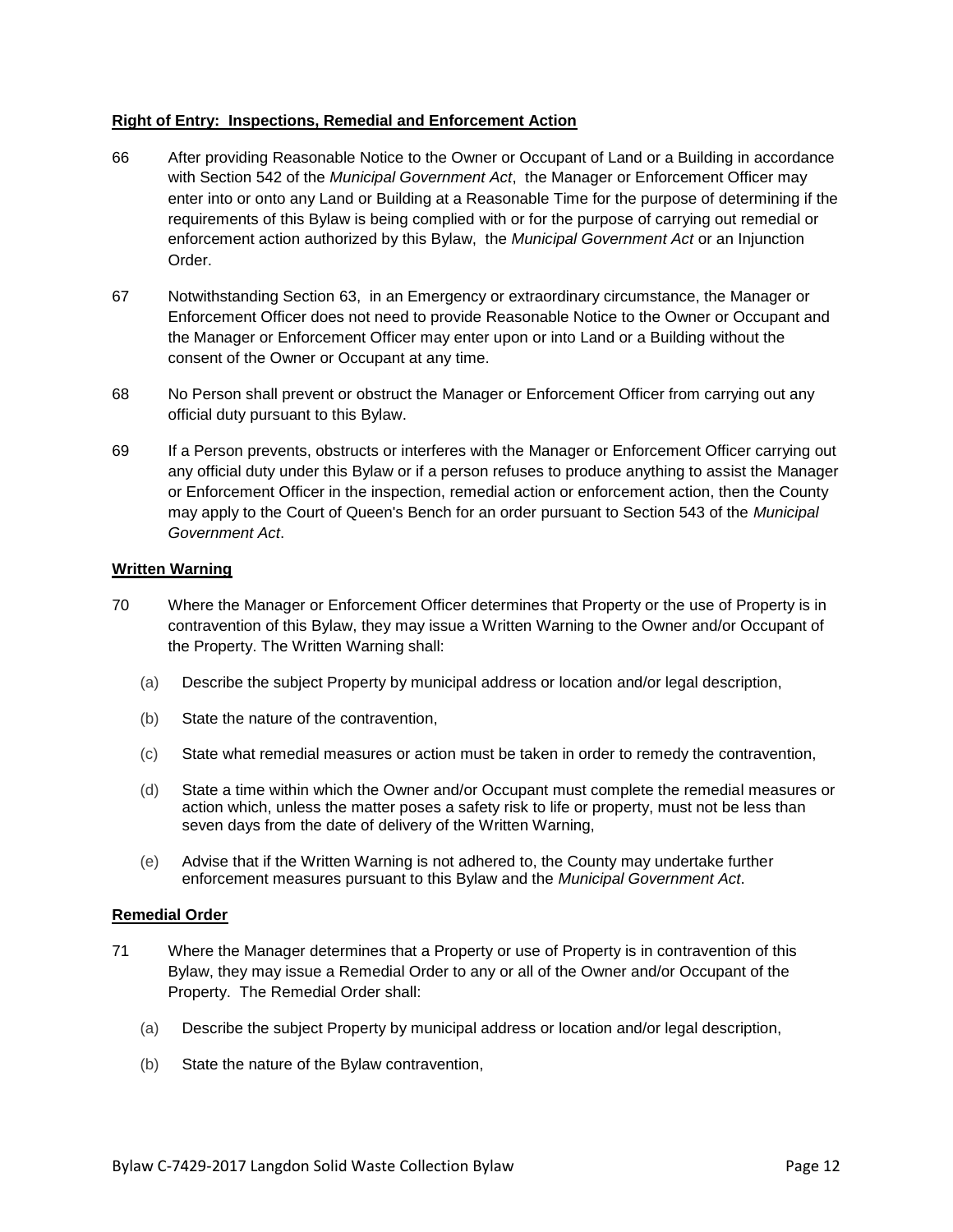- (c) Direct the Owner, Occupant and/or person responsible for the Bylaw contravention to take any or all of the following actions:
	- (i) Stop doing something, or change the way in which the Person is doing it,
	- (ii) Take any action or measures necessary to remedy the Bylaw contravention, including the removal or demolition of a structure that has been erected or placed in contravention of this Bylaw and, if necessary, to prevent a re-occurrence of the contravention ,
	- (iii) State a time in which the Person must comply with the directions in the Remedial Order,
- (d) State that if the Person does not comply with the directions within the time specified within the Remedial Order, the County will take the action or measure at the expense of the Person and may undertake further enforcement measures pursuant to this Bylaw and the Municipal Government Act including but not limited to:
	- (i) entering onto or into the Property and performing the necessary remedial action pursuant the *Municipal Government Act*,
	- (ii) obtaining an Injunction Order,
	- (iii) issuing a Violation Ticket, and/or
	- (iv) registering the Remedial Order on the certificate of title to the subject Land pursuant to the *Municipal Government Act*,
- (e) In addition to the directions set out in (c) above, where the Manager or Enforcement Officer is of the opinion that a structure, excavation or hole is Dangerous, the Remedial Order may require:
	- (i) the Owner of the structure to:
- (f) Eliminate the danger to public safety in the manner specified in the Remedial Order, or
- (g) Unless a matter poses a safety risk to life or property, the time period for bringing the Property into compliance must not be less than 14 days from the date of delivery of the Remedial Order,
- (h) Advise that the Person(s) to whom the Remedial Order is issued may request a review of the Remedial Order by Council in accordance with Section 547 of the *Municipal Government Act*,
- (i) Advise that the costs and expenses incurred by the County in enforcing the Remedial Order may be added to the tax roll of the subject Land whereby the amount will be deemed to be a property tax imposed under Division 2 of Part 10 of the Municipal Government Act from the date that it was added to the tax roll and will form a special lien against the Land in favour of the County from the date it was added to the tax roll, in accordance with Section 553 of the *Municipal Government Act*.

# **Remedial Order Review**

- 72 Any Person who receives a Remedial Order may, by written notice, request that Council review the Remedial Order by filing a written notice with the Manager requesting the Council review within 14 days after the date that the Remedial Order is received by the Person. The written notice must:
	- (a) set out the basis for the request for Council review,
	- (b) state the name and address of the Person making the request for review,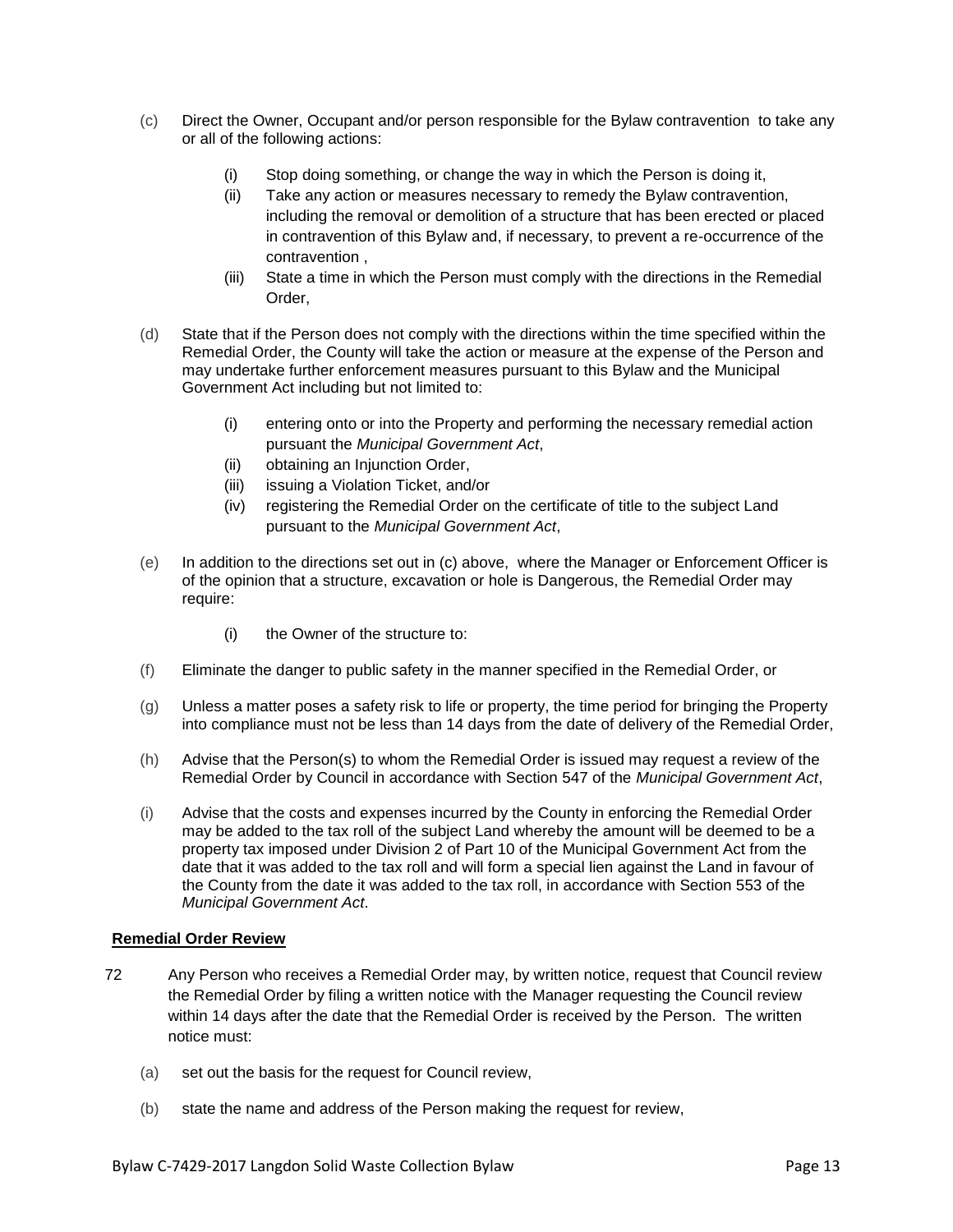- (c) state the address of the subject Property,
- (d) be dated and signed by the Person making the request for review, and
- (e) include the Council review fee as may be established by Council from time to time.
- 73 Within 30 days after receiving a complete written notice filed in compliance with Section 69, Council shall review the Remedial Order. Upon completion of its review, Council may confirm, vary, substitute or cancel the Remedial Order. Council shall issue written reasons for its decision to the Person who requested the review.
- 74 Subject to an appeal being filed with the Court of Queen's Bench in accordance with the *Municipal Government Act* from the Council's decision made in accordance with Section 70, Council's decision is final and binding on all parties.

#### **Offences**

- 75 Any Person who
	- (a) violates or contravenes or causes, allows or permits a contravention of any provision of this Bylaw,
	- (b) fails to comply with the directions set out in a Remedial Order within the time frame specified, is guilty of an offence and is liable upon summary conviction to a fine in an amount not to exceed \$10,000.00, imprisonment for not more than one year, or to both fines and imprisonment.
- 76 It is the intention of Council that all offences created under this Bylaw be interpreted to be strict liability offences.
- 77 Where a contravention of this Bylaw is of a continuing nature, a contravention shall constitute a separate offence in respect of each day, or part of a day, on which that offence continues.

#### **Service of Written Warnings, Notices, Demands, and Remedial Orders**

- 78 In any case where the Manager or Enforcement Officer issues a Written Warning, Notice, Demand, or Remedial Order to any Person, the Manager or Enforcement Officer shall effect such service, either:
	- (a) by causing a written copy of the Written Warning, Notice, Demand, or Remedial Order to be personally delivered to the Person named in the Written Warning, Notice, Demand, or Remedial Order,
	- (b) in the case of an individual, by causing a written copy of the Written Warning, Notice, Demand, or Remedial Order to be delivered and left with a person of at least 18 years of age at the Person's residence,
	- (c) in the case of a corporation, by sending a written copy of the Written Warning, Notice, Demand, or Remedial Order by registered mail to the registered office of the corporation, or by delivering it personally to the manager, secretary or other executive officer of the corporation or the person apparently in charge of a branch office of the corporation at an address held out by the corporation to be its address,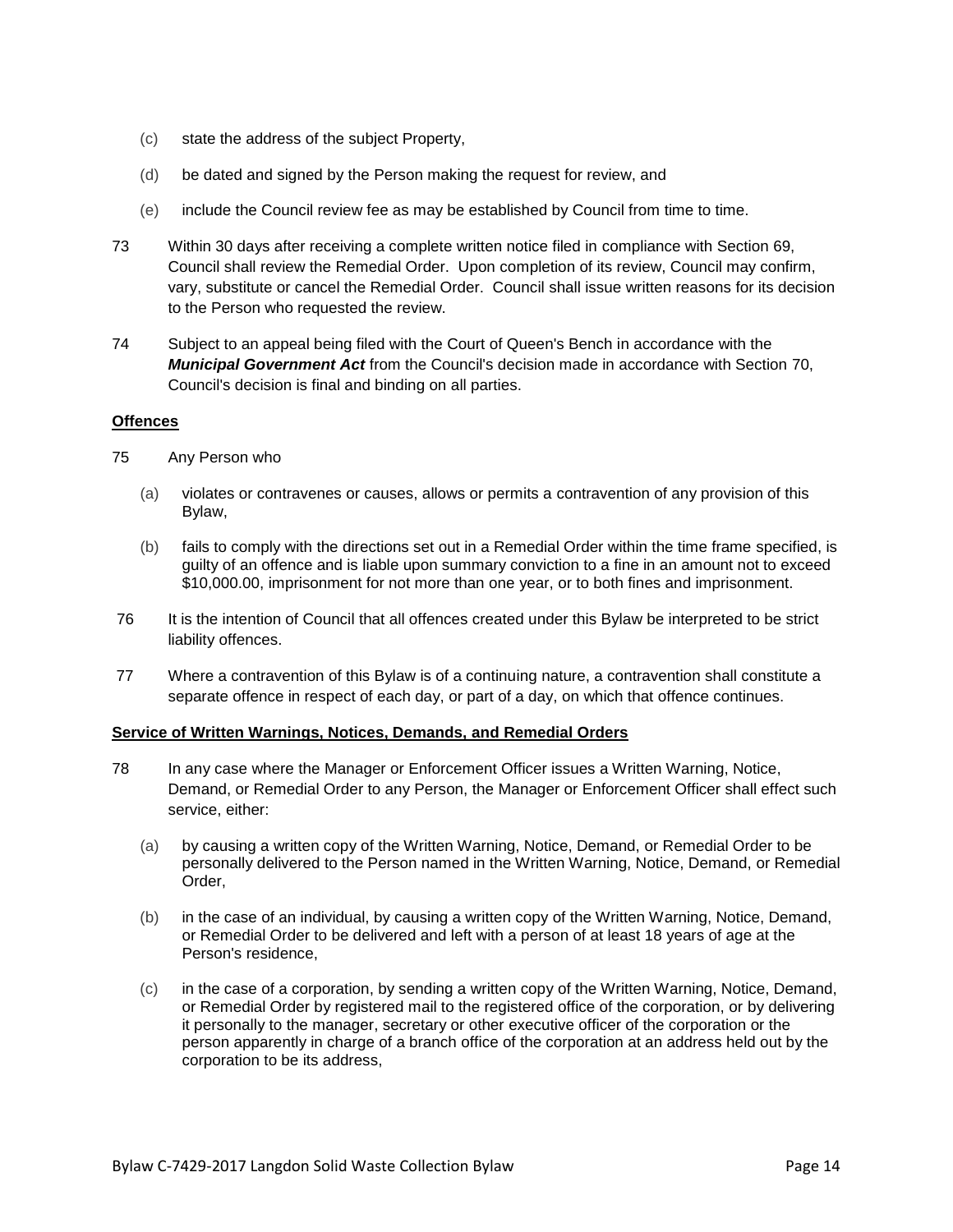- (d) by causing a written copy of the Written Warning, Notice, Demand, or Remedial Order to be delivered to and left in a conspicuous place at or about the subject Lands or Building; or
- (e) by causing a written copy of the Written Warning, Notice, Demand, or Remedial Order to be mailed or delivered to the last known address of the Person as disclosed in the land registry system established by the Land Titles Act of Alberta as shall appear to the Manager or Enforcement Officer most appropriate in the circumstances, and such service shall be adequate for the purposes of this Bylaw.

# **Violation Ticket**

- 79 An Enforcement Officer is hereby authorized and empowered to issue a Violation Ticket to any Person where the Enforcement Officer has reasonable and probable grounds to believe that Person has contravened any provision of this Bylaw.
- 80 A Violation Ticket may be served on such Person who is an individual, either:
	- (a) by delivering it personally to such Person, or
	- (b) by leaving a copy for such Person at his/her residence with an individual at the residence who appears to be at least 18 years of age, and such service shall be adequate for the purposes of this Bylaw.
- 81 A Violation Ticket may be served on a Person which is a corporation, either:
	- (a) by sending it by registered mail to the registered office of the corporation, or
	- (b) by delivering it personally to the manager, secretary or other executive officer of the corporation or the person apparently in charge of a branch office of the corporation at an address held out by the corporation to be its address, and such service shall be adequate for the purposes of this Bylaw.
- 82 This Section does not prevent an Enforcement Officer from issuing a Violation Ticket requiring a Court appearance by the Defendant in accordance with the *Provincial Offences Procedures Act*.

#### **Recovery of Enforcement Costs**

- 83 The expenses incurred by the County in carrying out enforcement action pursuant to this Bylaw constitutes a debt owing to the County from the Person responsible for the Bylaw contravention and may be collected by civil action for debt in a court of competent jurisdiction, in accordance with the *Municipal Government Act*.
- 84 In the event of the County carrying out enforcement action pursuant to a Remedial Order, the Manager is responsible for sending a demand for payment of enforcement expenses incurred by the County to the Person to whom the Remedial Order was directed. Where the Person to whom the Remedial Order was directed is the Owner of the Land upon which the contravention occurred in whole or in part and the Owner fails to pay the enforcement expenses incurred by the County within the time frame set out in the demand for payment, the Manager shall place the unpaid expense amount onto the tax roll of the subject Land and that amount:
	- (a) is deemed to for all purposes to be a tax imposed under Division 2 of Part 10 of the *Municipal Government Act* from the date it was added to the tax roll, and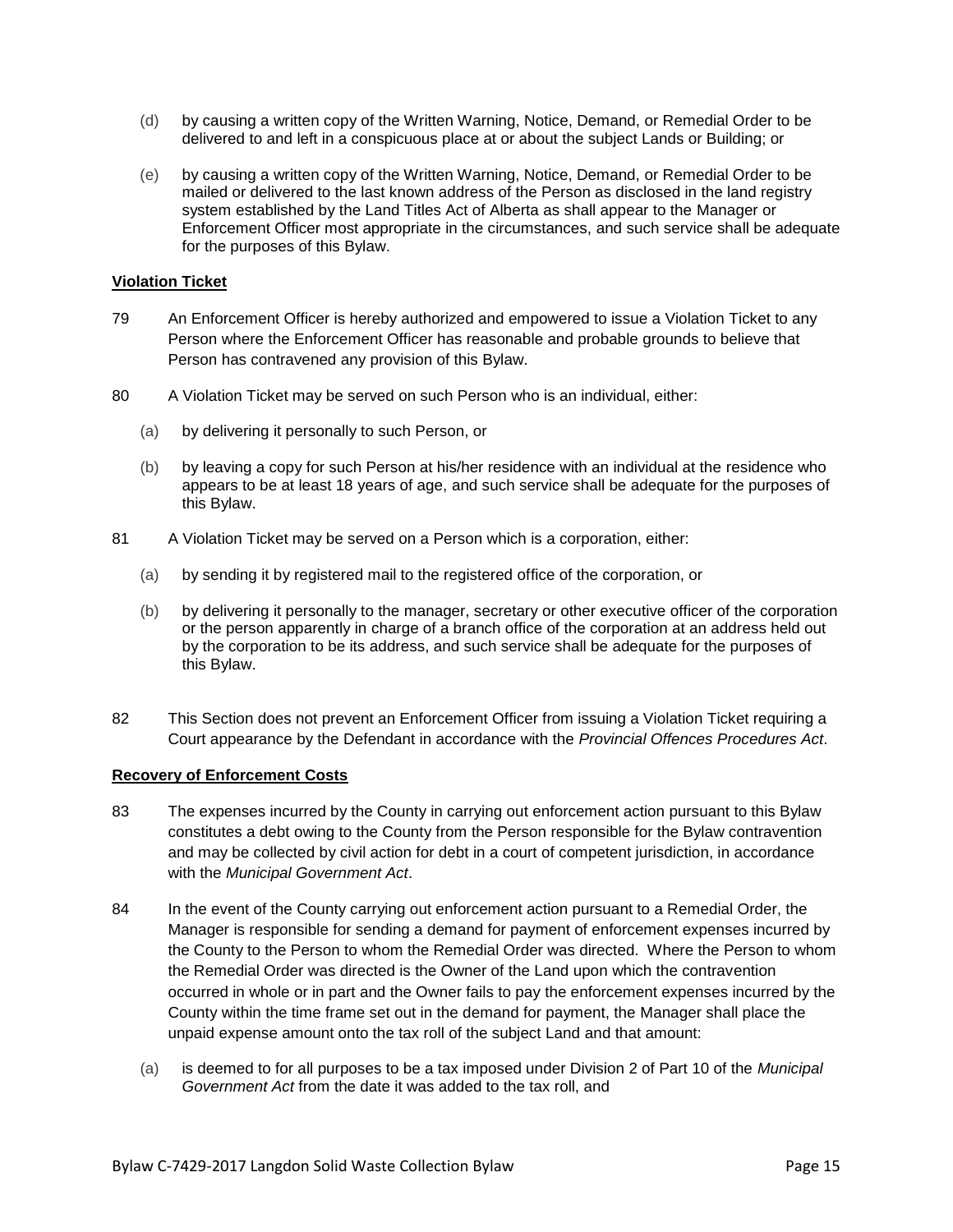- (b) forms a special lien against the Land in favour of the County from the date it was added to the tax roll for the Land, in accordance with the *Municipal Government Act*.
- 85 In the event that the County removes Property as part of its enforcement action undertaken pursuant to this Bylaw and the *Municipal Government Act*, the Manager or Enforcement Officer shall issue a written notice to the Owner of the Property setting out a time period in which the Owner may recover the Property from the County, which time frame must not be less than 30 days from the date of receipt of the written notice by the Person, as well as any amounts owing by the Owner to the County related to the removal and/or storage of the Property or related enforcement activities.
- 86 In the event that the Owner of the Property fails to retrieve the Property and pay any associated expenses or costs incurred by the County in the removal or storage of the Property within the time frame specified in writing by the County in accordance with Section 90, the Manager may direct that the Property be disposed of as they deems appropriate and any revenue generated from the disposal of the Property shall be used to pay the County's costs and expenses incurred in the removal, storage or disposal of the Property or related enforcement activities undertaken by the County in accordance with this Bylaw and the *Municipal Government Act* and any excess amounts remaining shall be paid to the Owner of the Property.

# **VICARIOUS LIABILITY**

87 For the purposes of this Bylaw, an act or omission by an employee or agent of a Person is deemed also to be an act or omission of the Person if the act or omission occurred in the course of the employee's employment with the Person, or in the course of the agent's exercising the powers or performing the duties on behalf of the Person under their agency relationship.

#### **CORPORATIONS AND PARTNERSHIPS**

- 88 When a corporation commits an offence under this Bylaw, every principal, director, manager, employee or agent of the corporation who authorized the act or omission that constitutes the offence or assented to or acquiesced or participated in the act or omission that constitutes the offence is guilty of the offence whether or not the corporation has been prosecuted for the offence.
- 89 If a partner in a partnership is guilty of an offence under this Bylaw, each partner in that partnership who authorized the act or omission that constitutes the offence or assented to or acquiesced or participated in the act or omission that constitutes the offence is guilty of the offence.

# **ENFORCEMENT**

90 Payment of any penalty or fine imposed pursuant to this Bylaw does not relieve a Person from the necessity of paying any fees, charges or costs for which that Person is liable under the provisions of this Bylaw or any other bylaw or enactment.

# **OBSTRUCTION**

91 No Person shall obstruct, hinder or impede any authorized representative of the County in the exercise of any of their powers or duties pursuant to this Bylaw.

#### **GENERAL**

#### **ADMINISTERING THE BYLAW**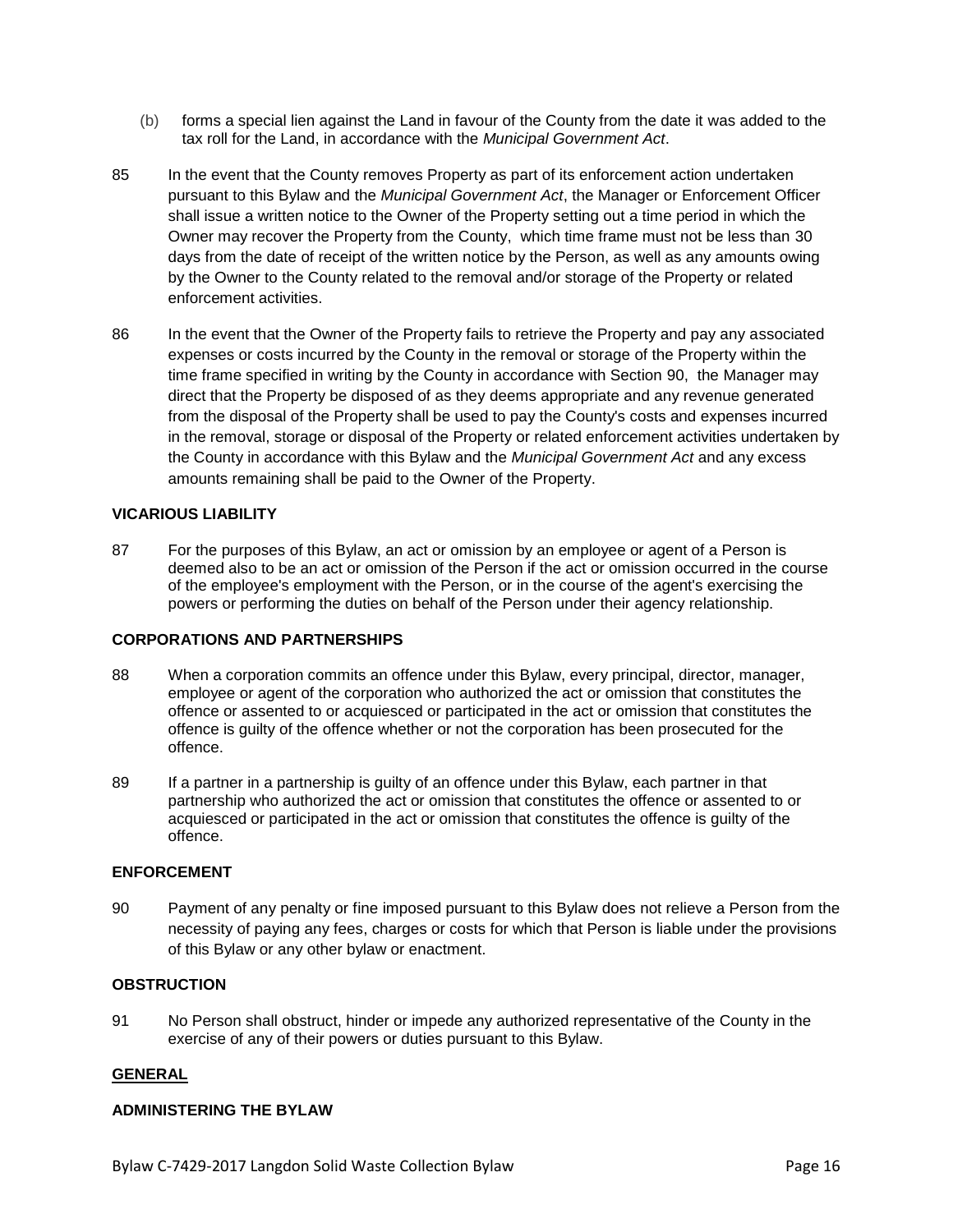The Manager is authorized to administer this Bylaw, as well as supervise, control and direct the 92 Curbside Collection service.

#### **SEVERABILITY**

93 Each provision of this Bylaw is independent of all other provisions. If any such provision is declared invalid by a court of competent jurisdiction, all other provisions of this Bylaw will remain valid and enforceable.

#### **TRANSITIONAL**

- 94 Bylaw C-7429-2014 is hereby repealed.
- 95 This Bylaw comes into force and effect upon the date of its third reading.

READ A FIRST TIME IN COUNCIL this

READ A SECOND TIME IN COUNCIL this

UNANIMOUS PERMISSION FOR THIRD READING

READ A THIRD TIME IN COUNCIL this

Reeye of Deputy Reeve

27 day of June, 2017 27th day of June, 2017 37<sup>th</sup> day of June, 2017 27th day of June, 2017

harlette Satink **Municipal Secretary**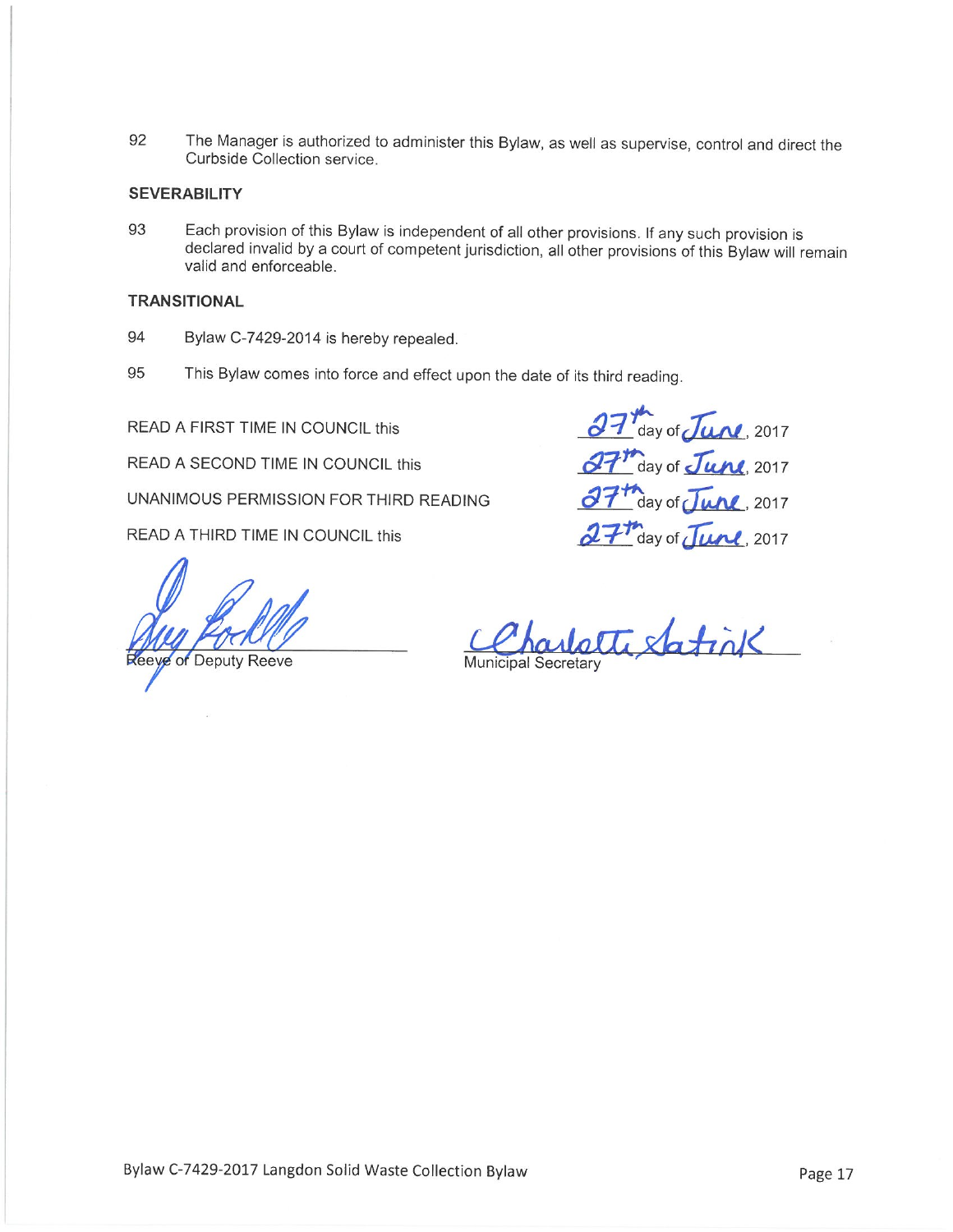#### **SCHEDULE "A" COUNTY TRANSFER SITES, CHUCKWAGONS AND RECYCLING DEPOT**

# TRANSFER SITES:

- 1. Langdon Transfer Site, 505 Railway Avenue, SE-23-23-27-W4M
- 2. lrricana Transfer Site, 263220 Twp. Rd 274, SW- 28-27-26-W4M
- 3. Bragg Creek Transfer Site, 90 Elbow Rise, NE-13-23-5-W5M

# CHUCKWAGONS:

- 1. Bearspaw CHUCKWagon, 253220 Bearspaw Road NW, NW-19-25-02-W5M
- 2. Elbow Valley CHUCKWagon, 31040 Lott Creek Drive, NE-02-24-03-W5M
- 3. Keoma CHUCKWagon, 103, 6 Street, SW-13-26-27-W4M
- 4. Madden CHUCKWagon, 285090 Symons Valley Rd, SW-31-28-02-W5M
- 5. Springhill CHUCKWagon, 41216 Big Hill Springs Rd, SW-02-27-04-W5M

# RECYCLING DEPOT:

1. Springbank Recycle Depot, 67 CommercialCourt, SW-34-24-03-W5M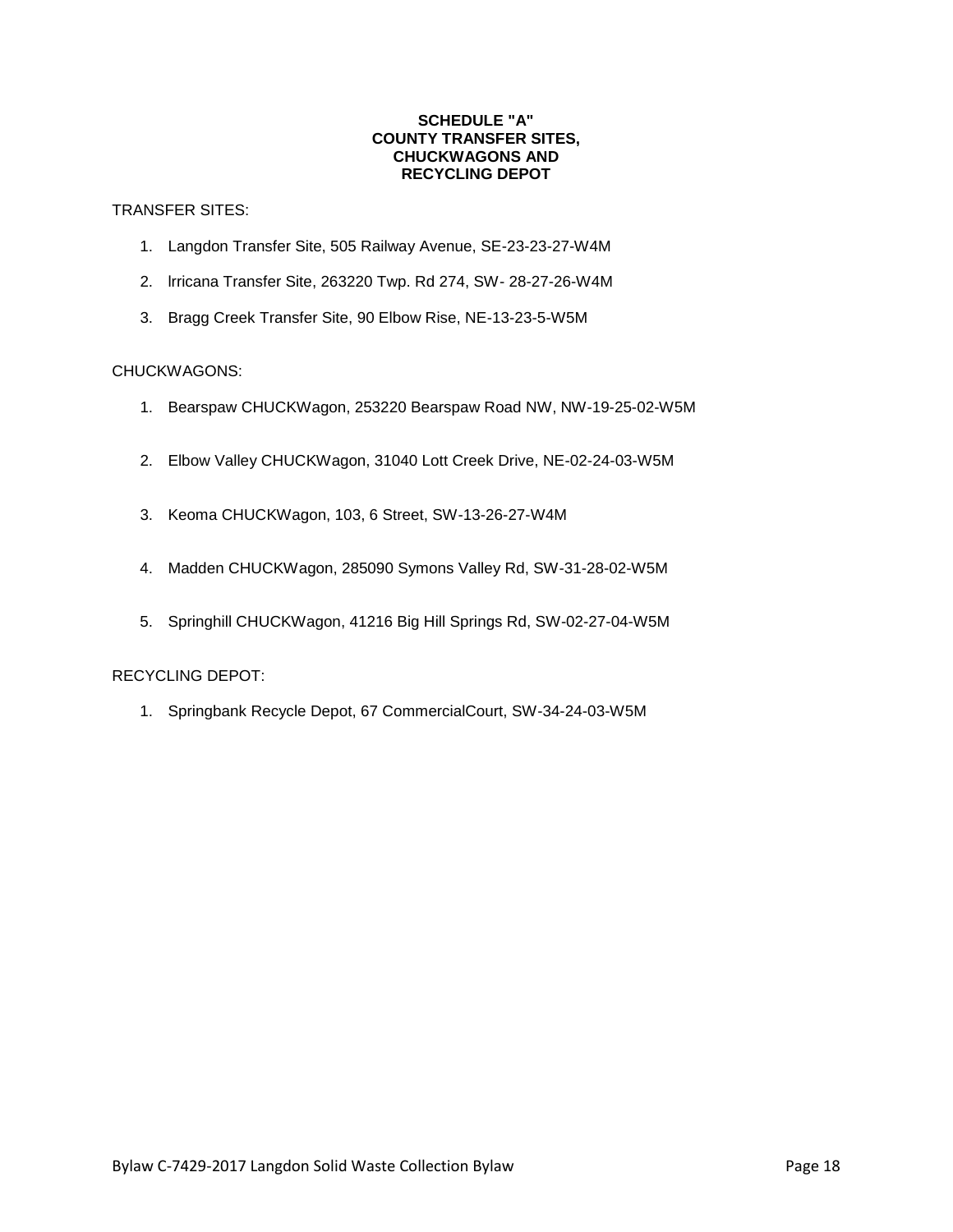# **SCHEDULE "B" FEES**

- Lost or Stolen Collection Cart Fee: \$125.00
- Collection Cart Repair Fee: Cost to repair

\*No charge for replacement of broken cart due to Collection